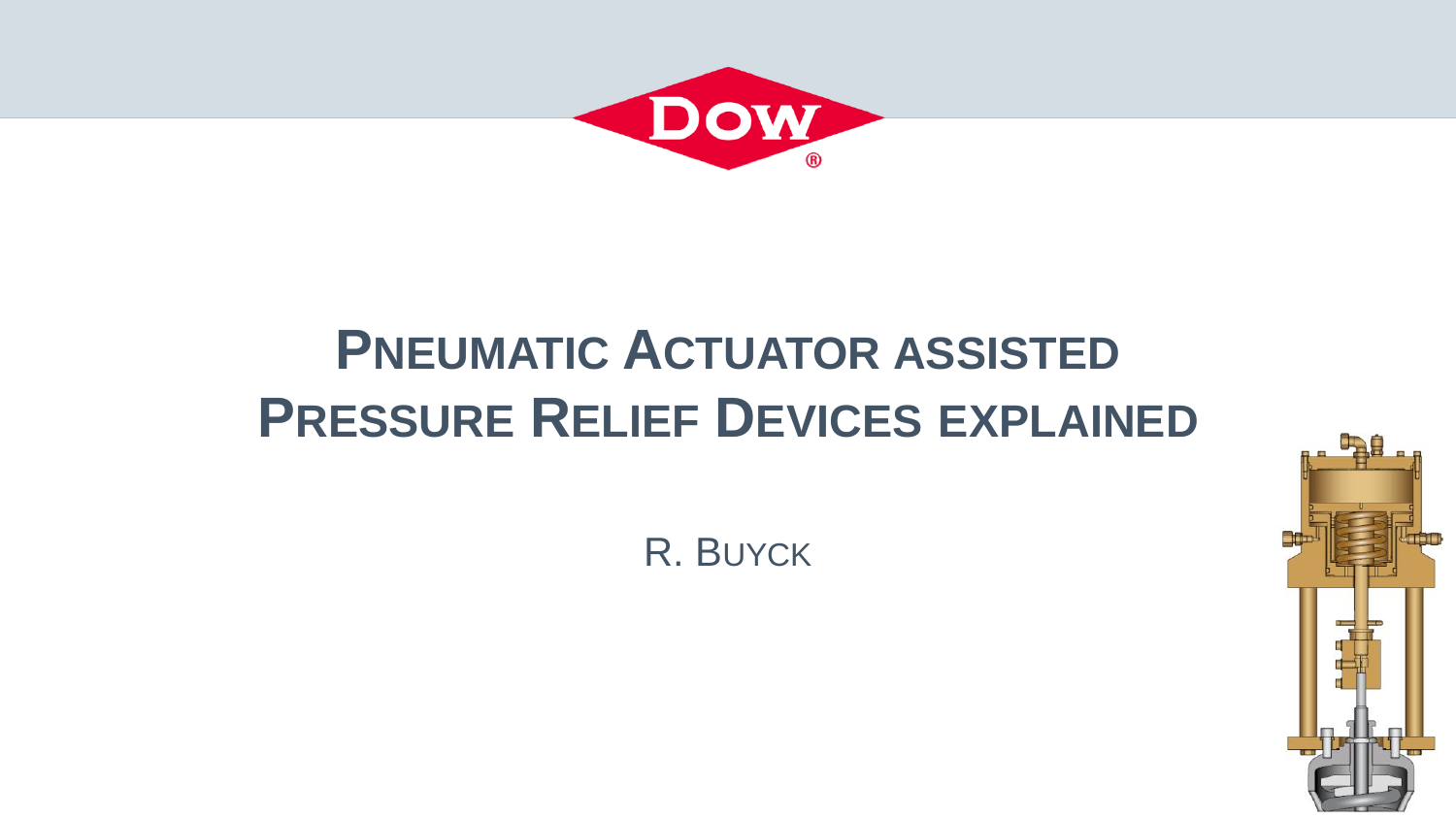#### **INCIDENT**

A PSV with pneumatic air assistance did not start relieving at the required 102 barg set pressure because the assisting lifting air was **not** activated in the control panel resulting in additional friction in the actuator increasing the relieving pressure to  $\sim$  108 barg

# But Why…????



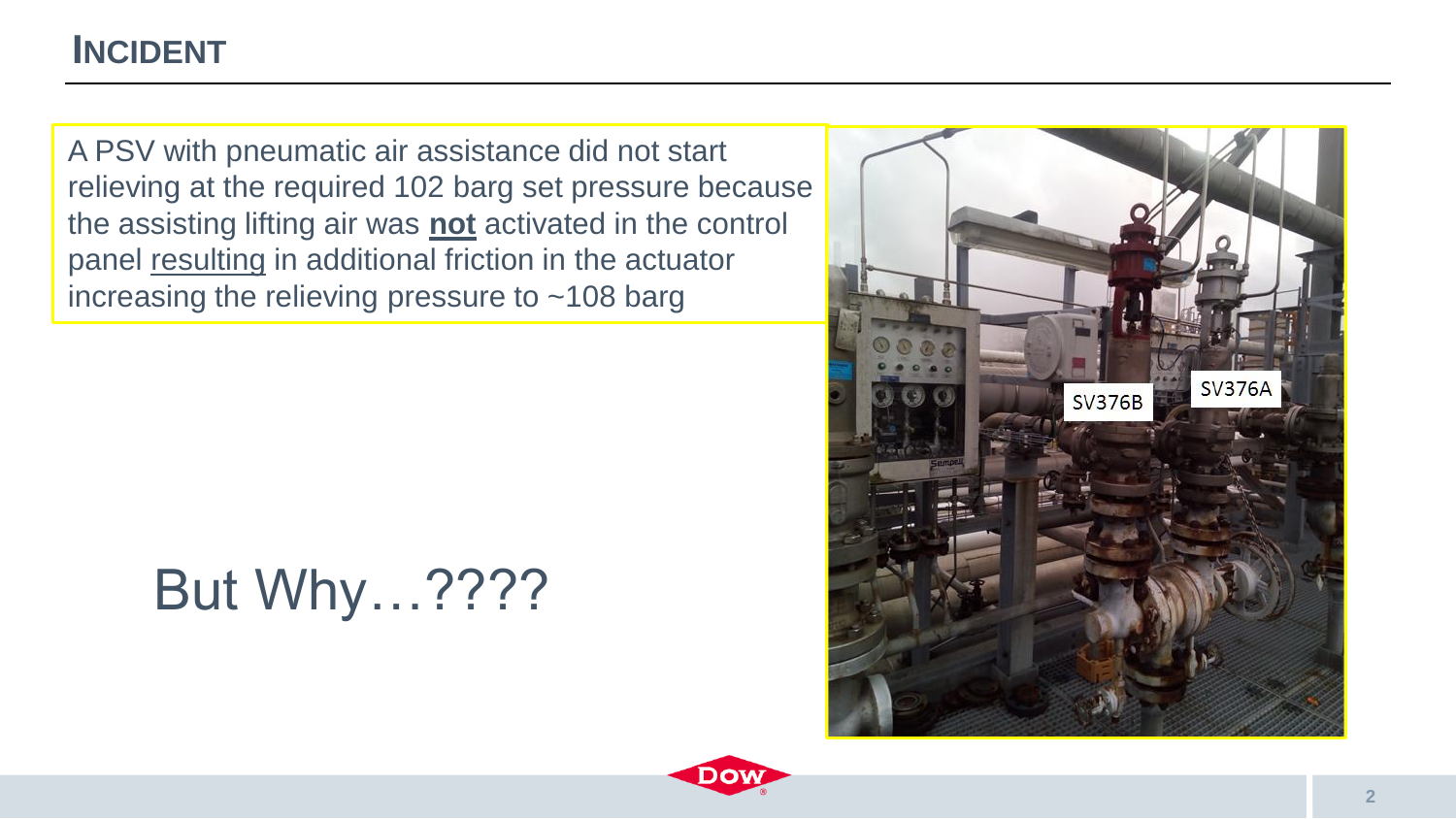#### **INSTALLED PSV IS AN EMERSON SEMPELL A160 (SINGLE PISTON)**

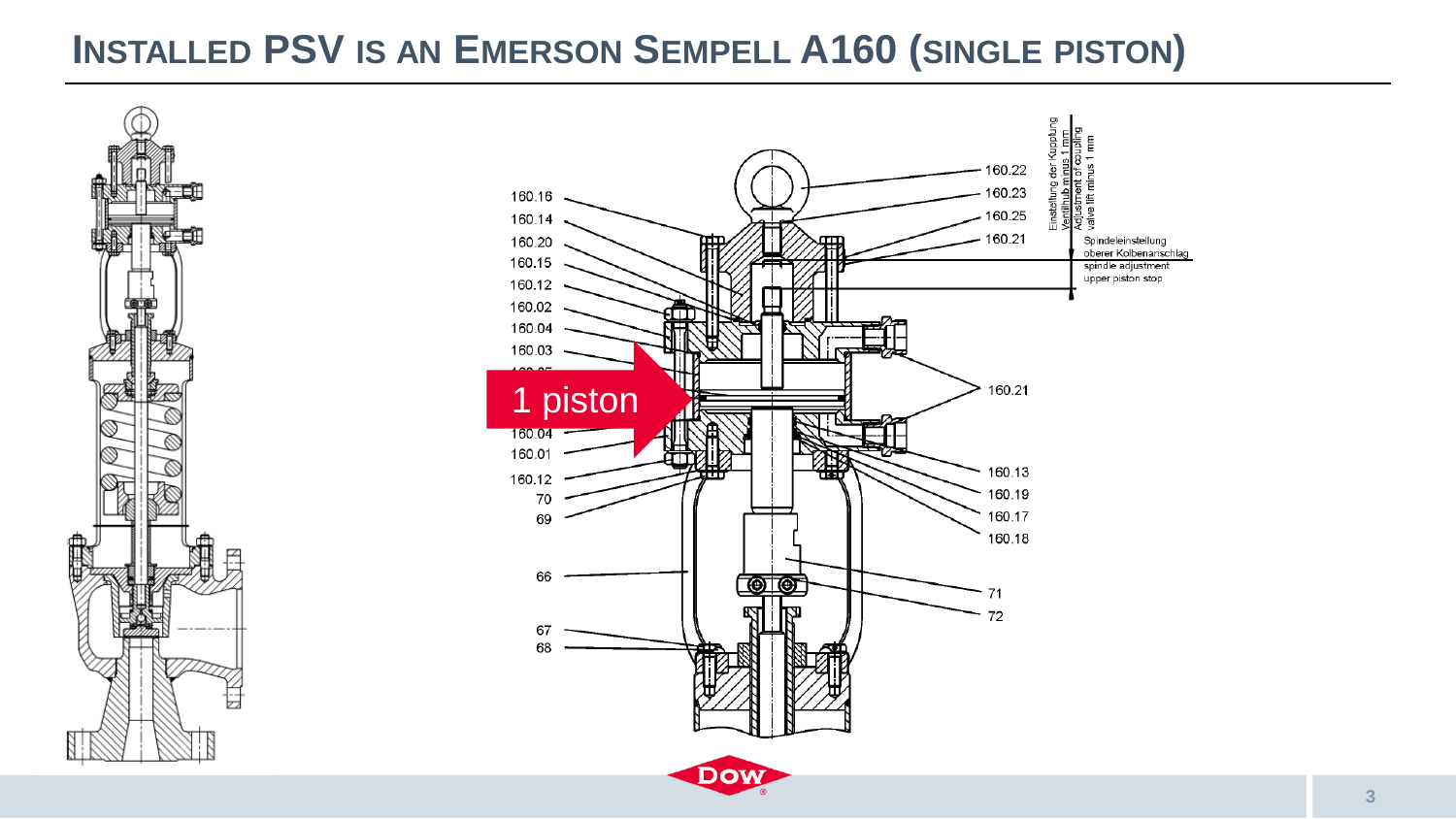

General Business

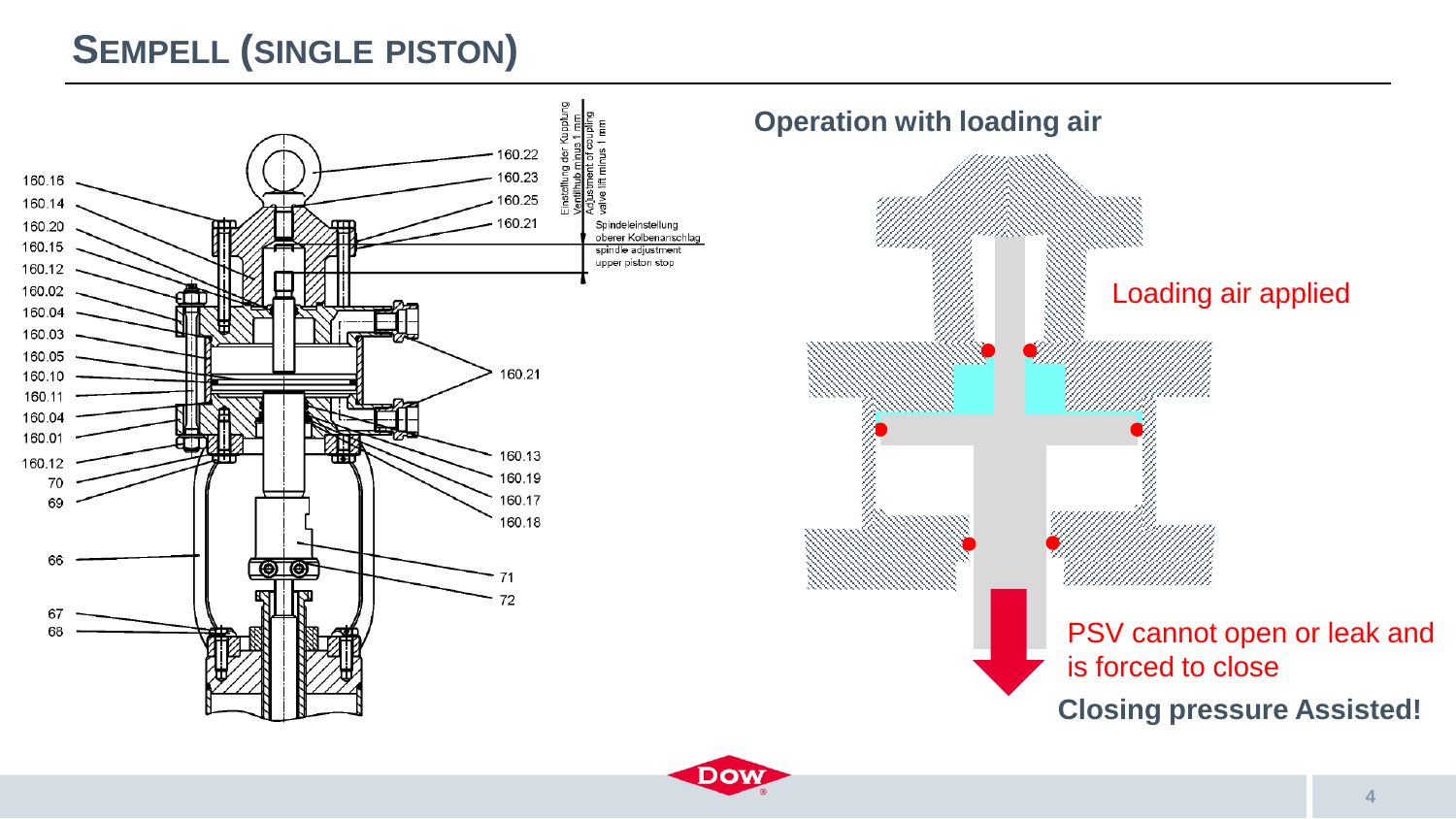

General Business

Loading air removed Lifting air applied  $\bullet$ PSV is forced to open fully

> Setpressure NOT impacted **Relieving pressure Assisted!**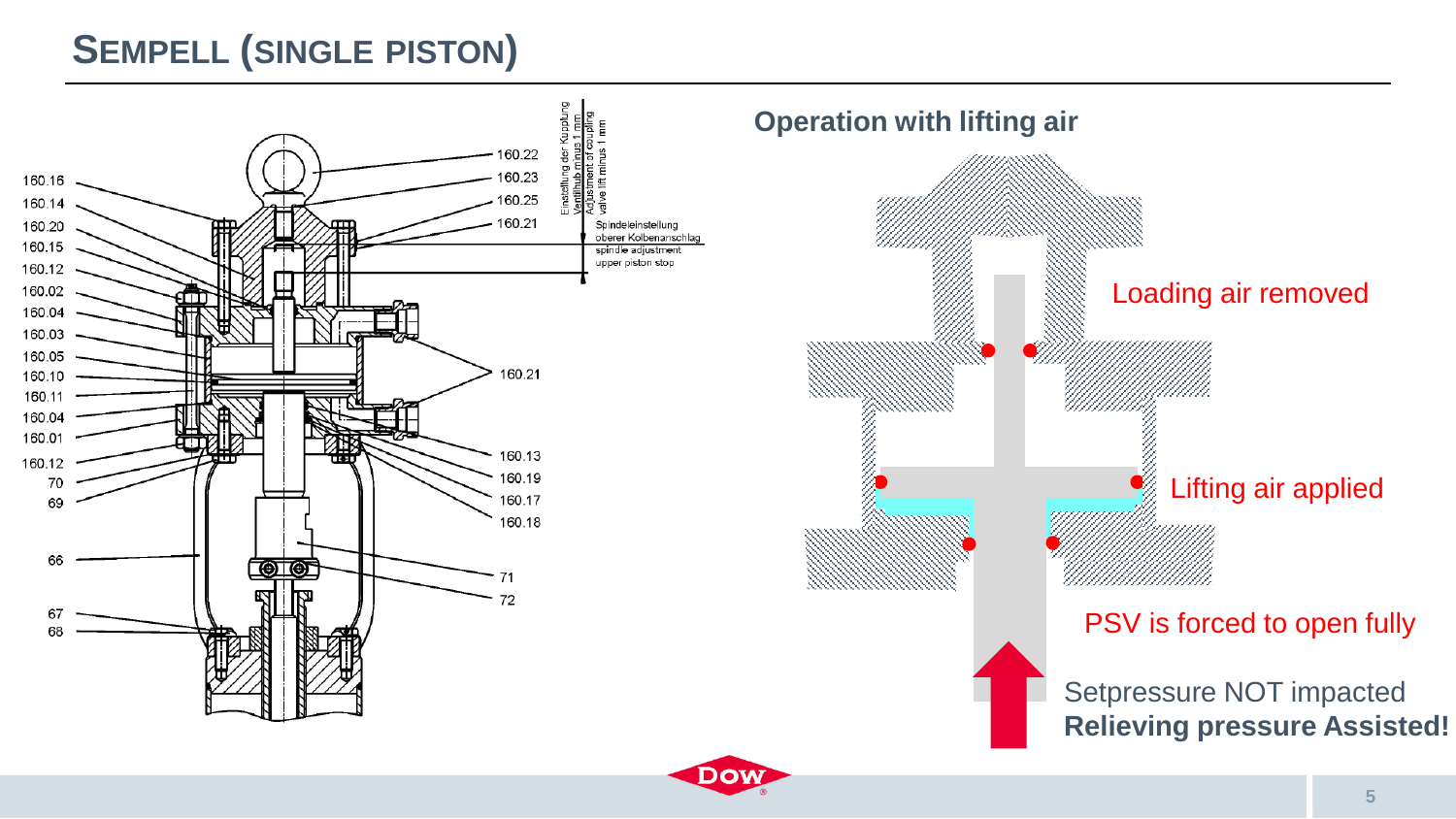

DOV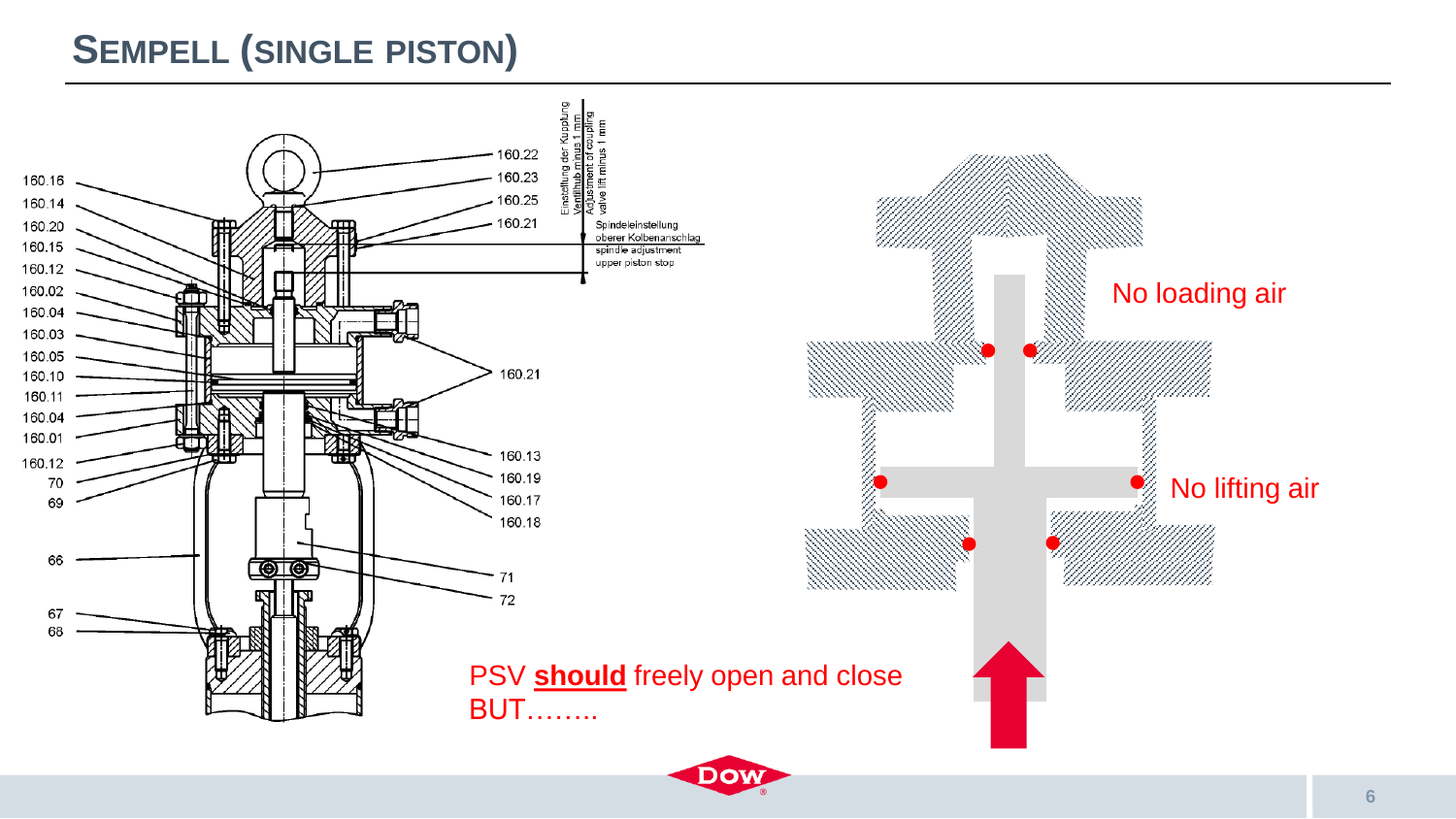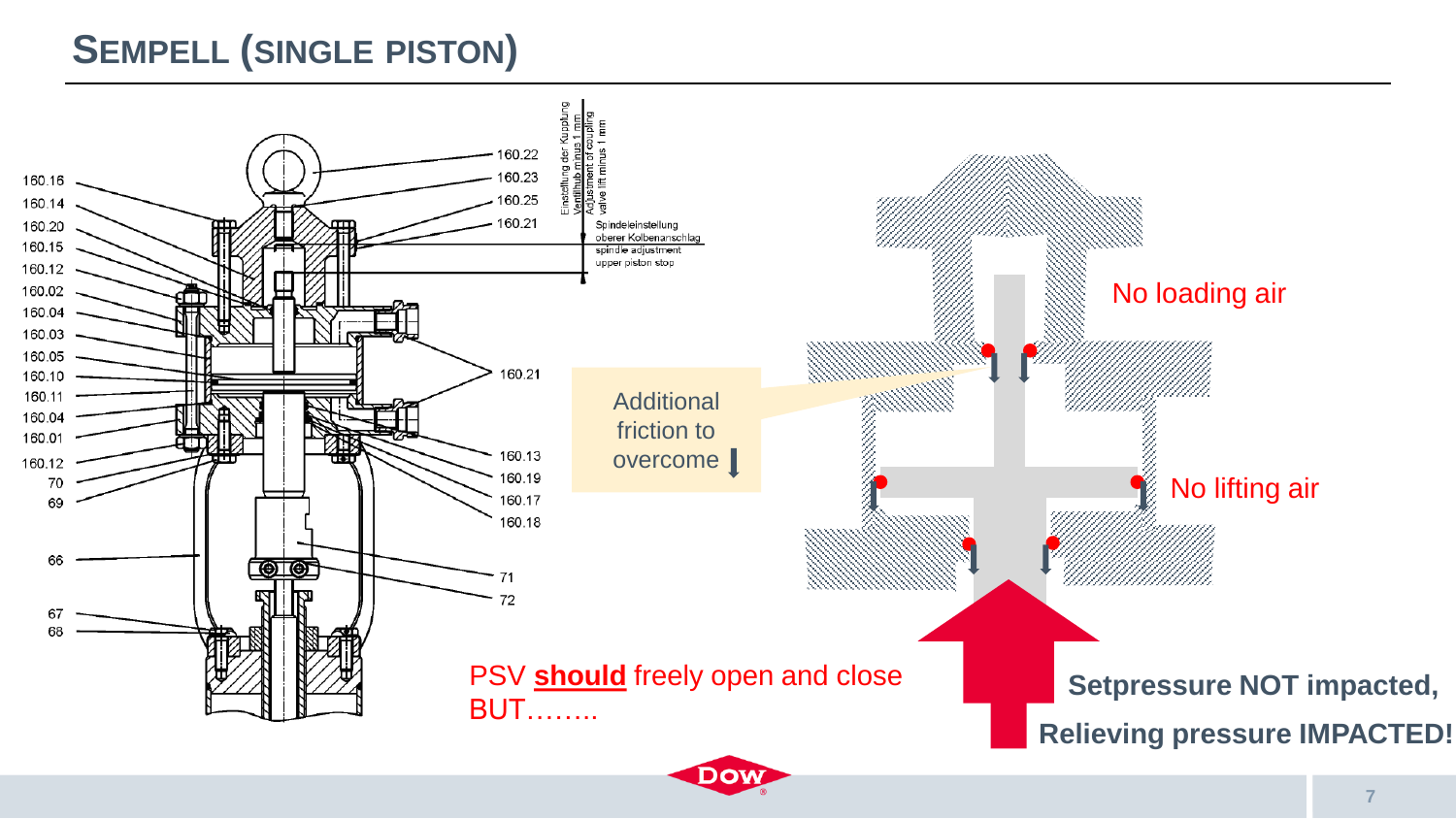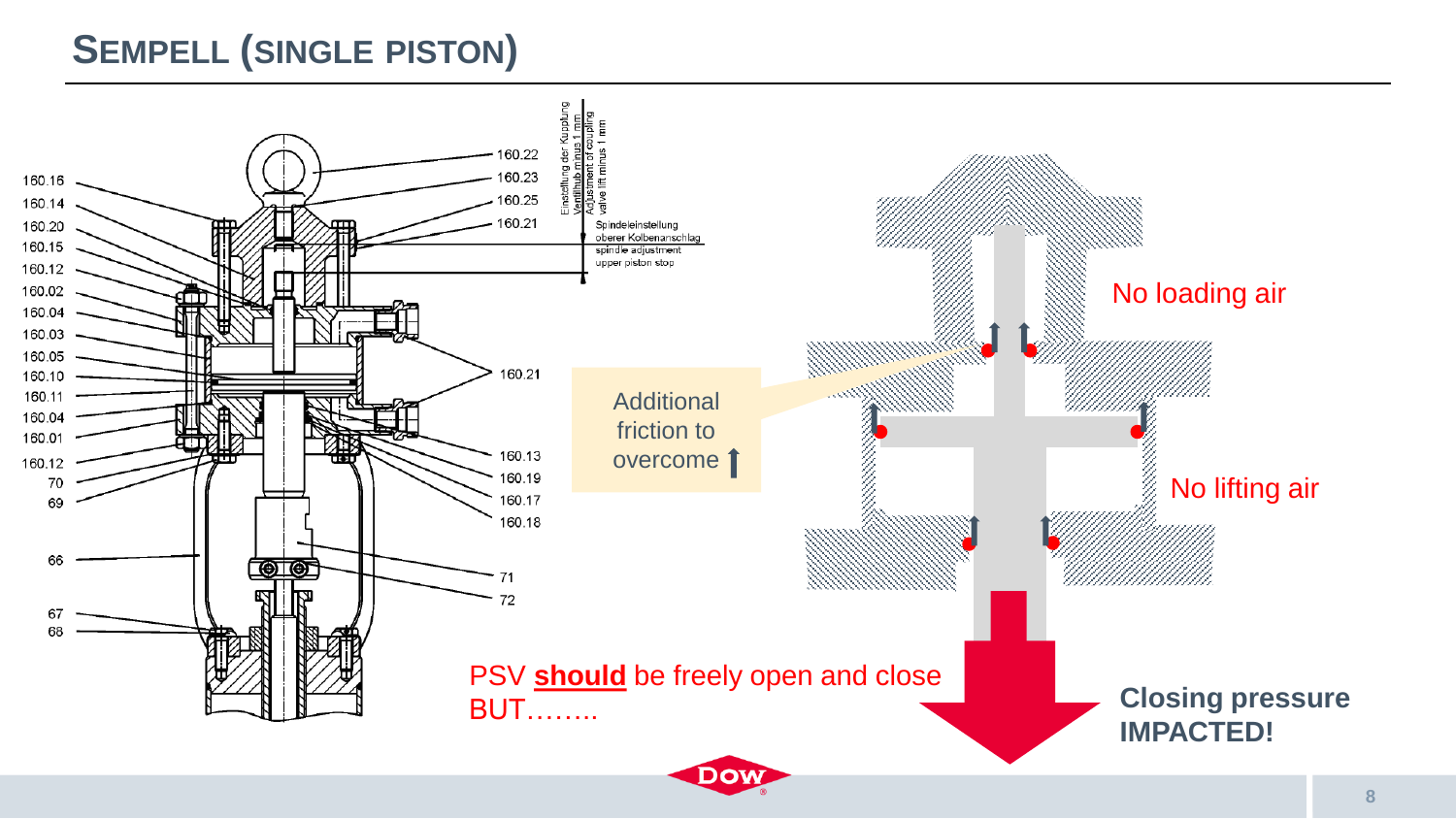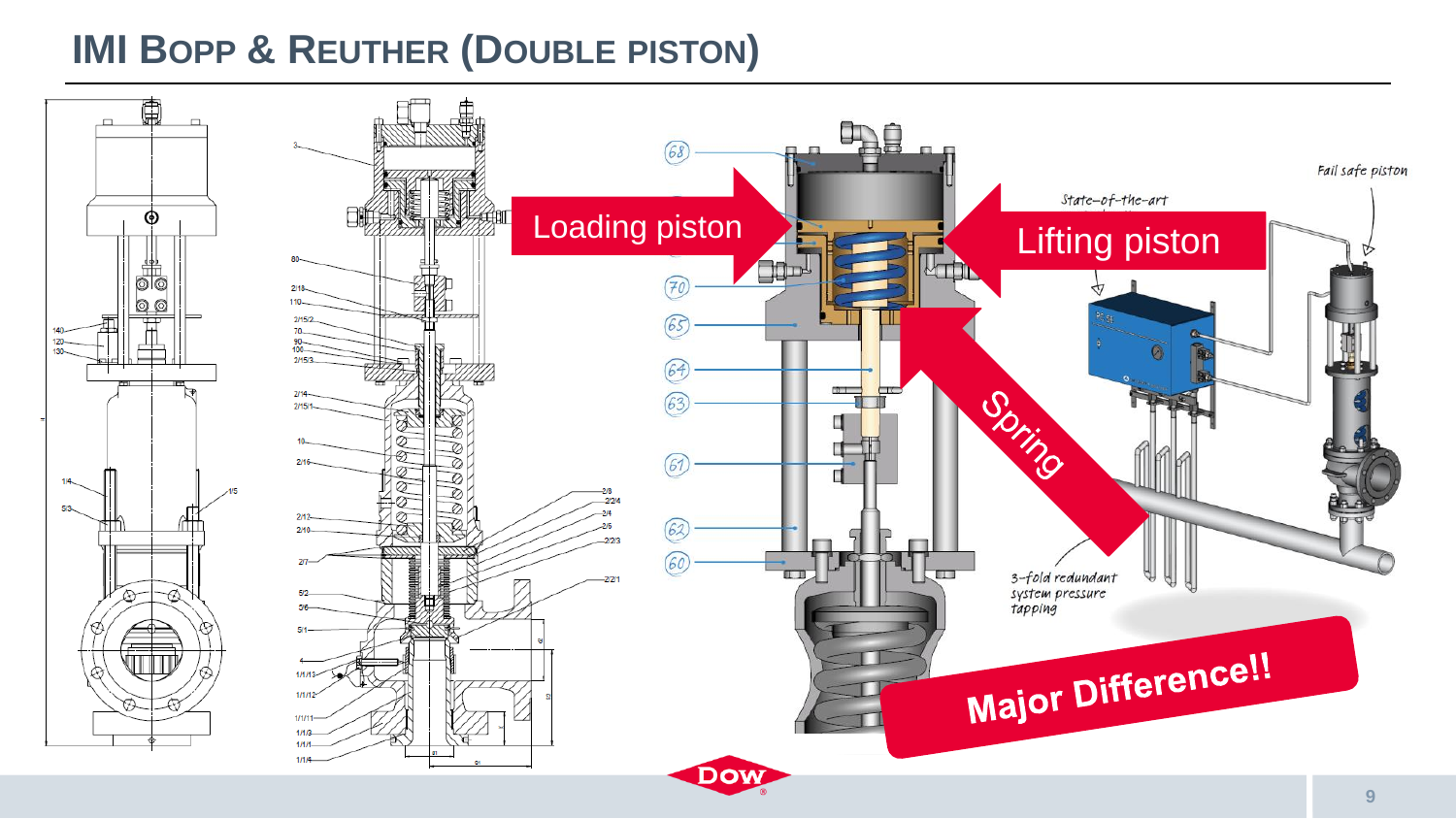

#### **Operation with loading air**

General Business

DOI



PSV cannot open or leak and is forced to close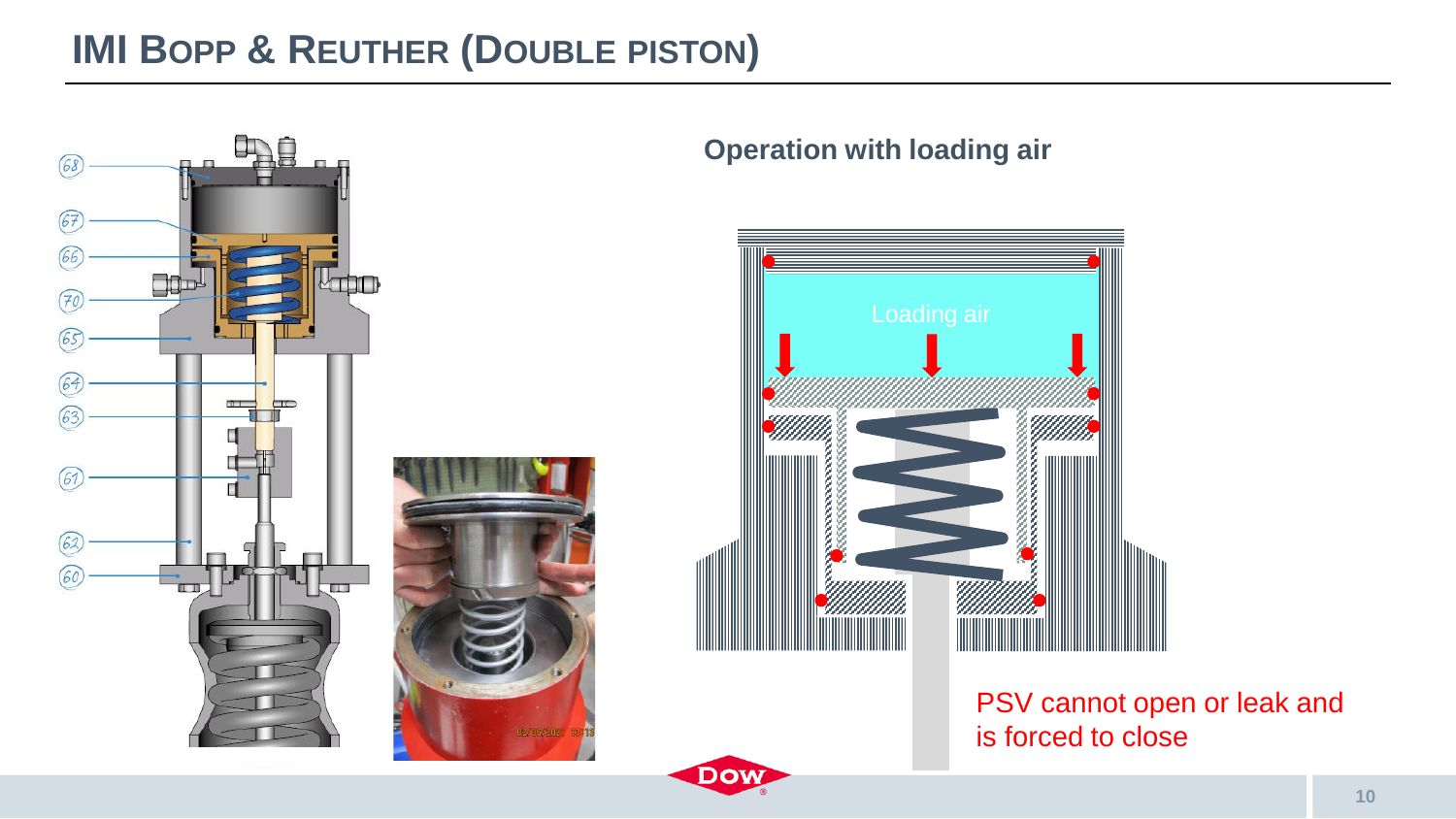

General Business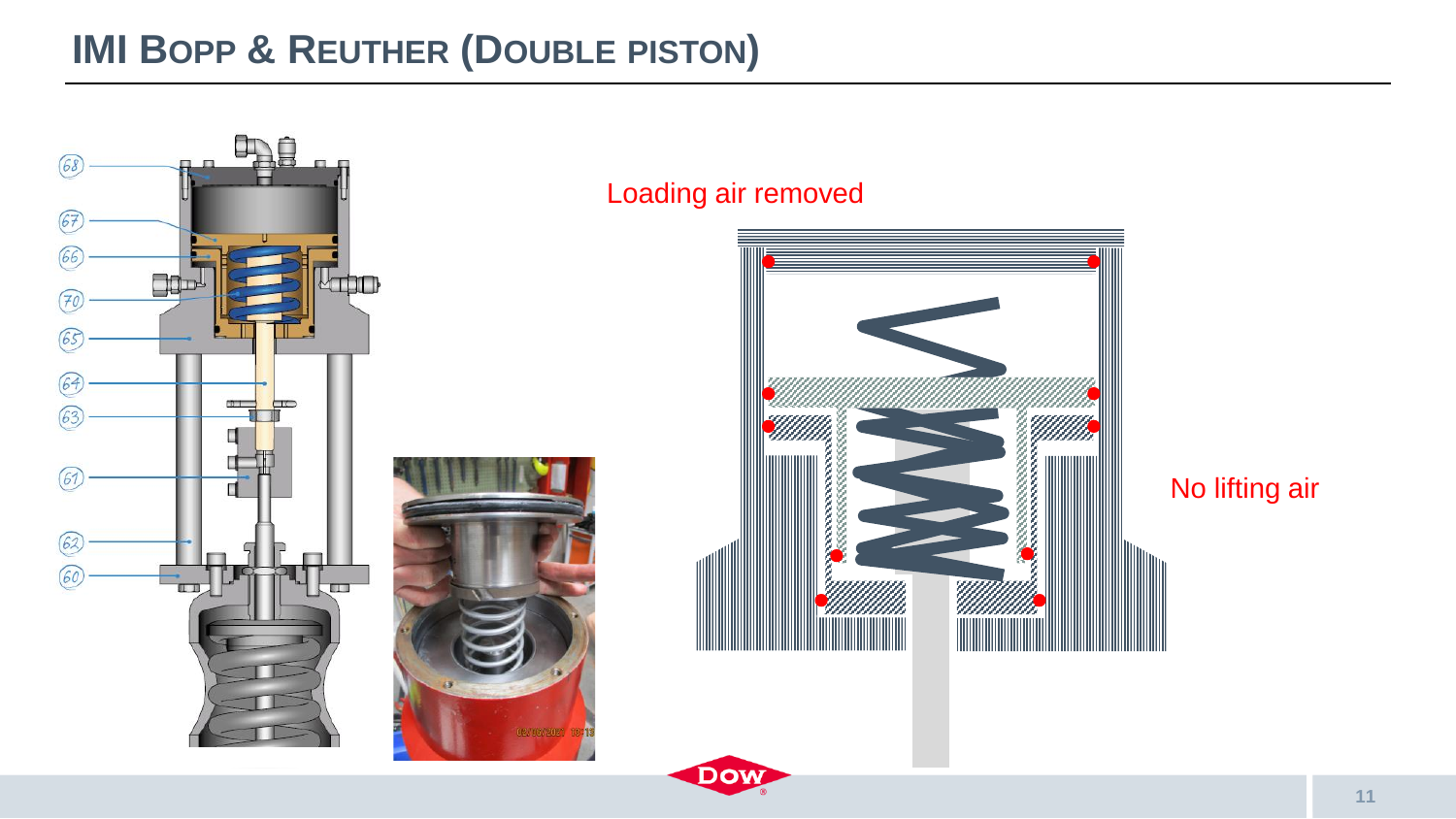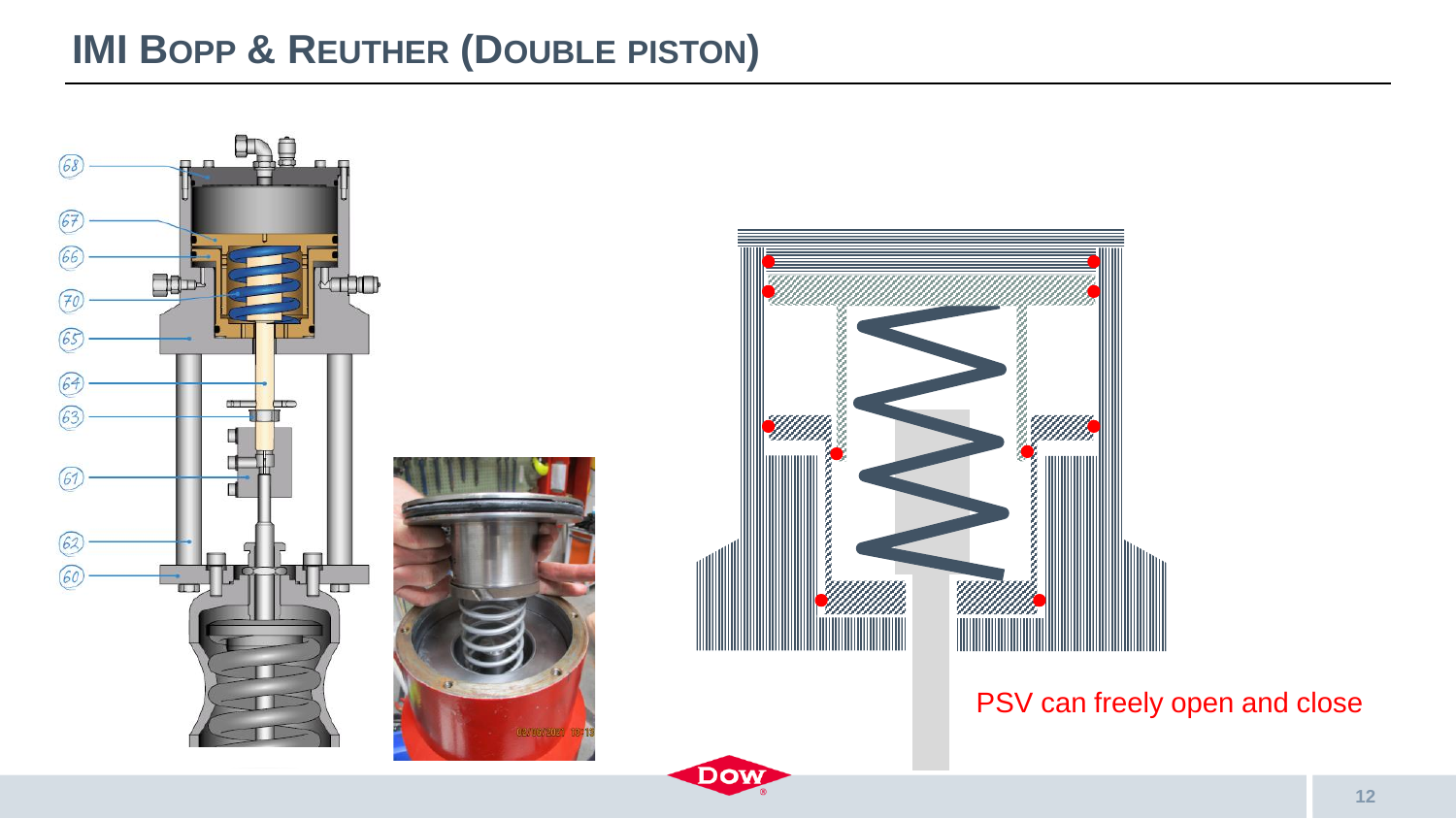

General Business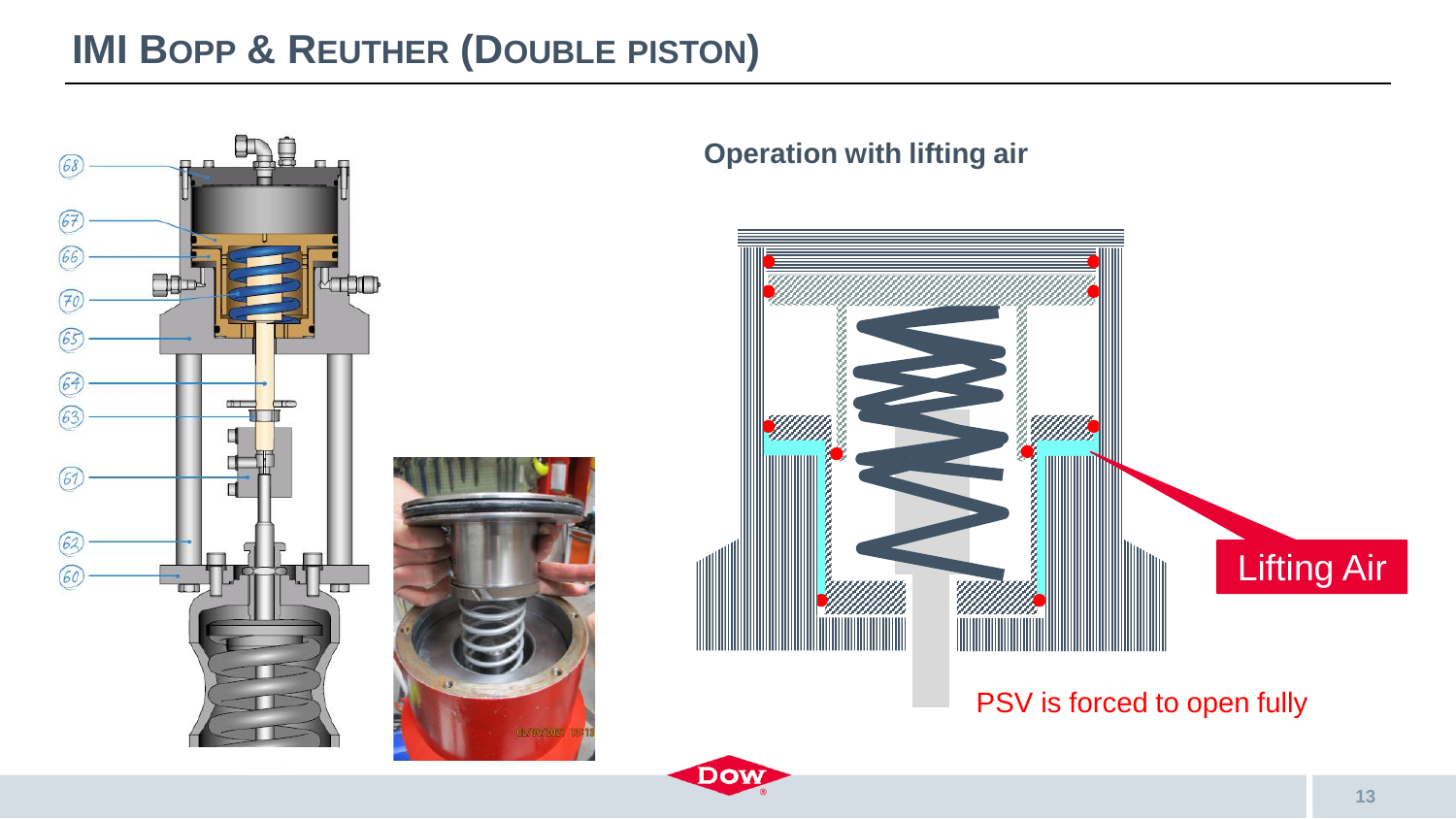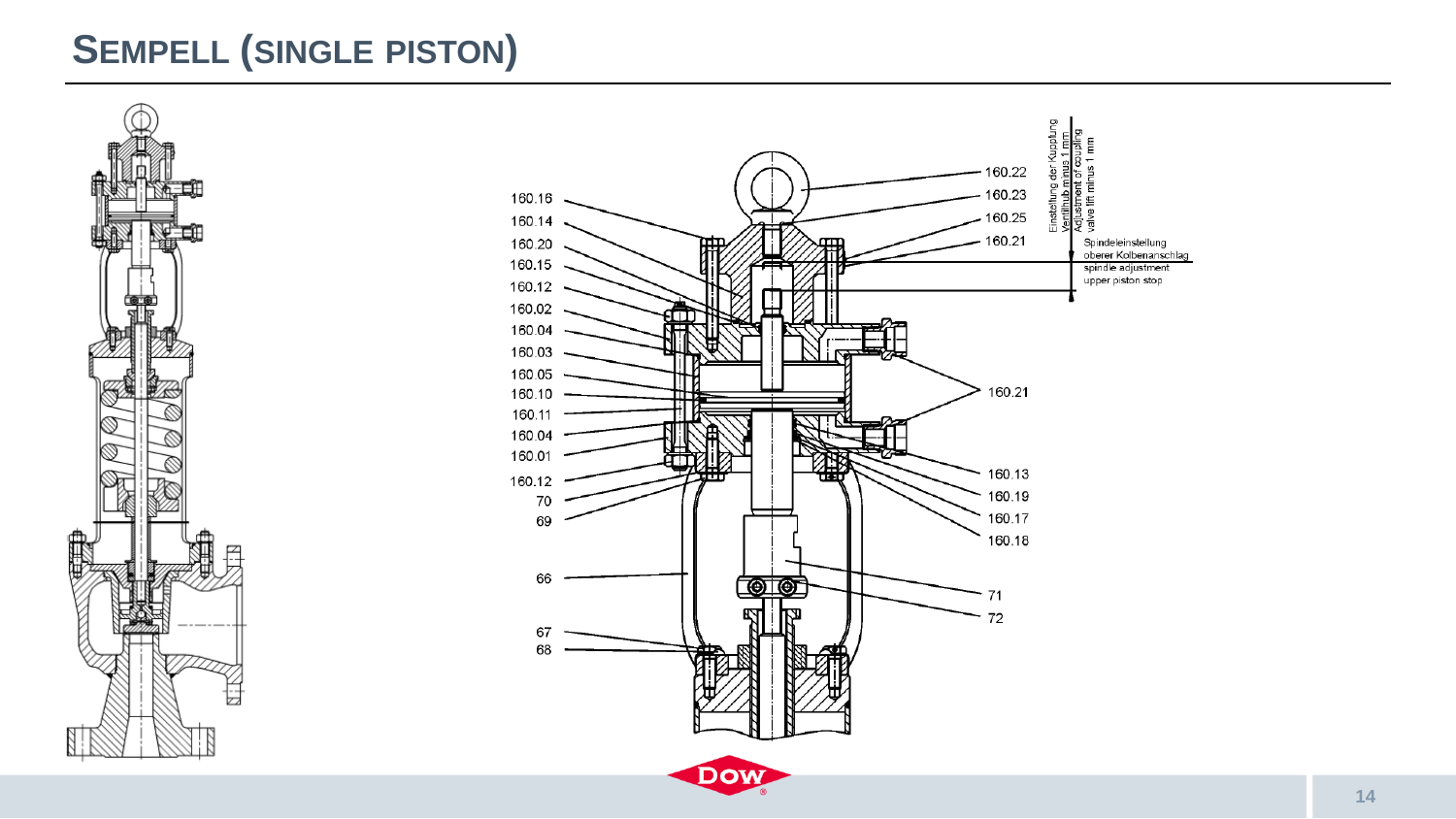

$$
F_{piston} = F_{disc}
$$
  
\n
$$
A_{piston} * P_{piston} = A_{disc} * P_{disc}
$$
  
\n
$$
P_{piston} = 0.3 bar \implies P_{disc} = 5.4 bar
$$
  
\nOn top  
\nof Spring force

#### **Opening**

- Set Pressure required: 102bar, as Left: 103.1 bar (<3% tolerance)
- 5.4 bar extra on top 103.1 bar = 108.5 bar relieving pressure!

#### **Reseat**

- As left Reseat Pressure: 92.3 bar
- Resulting closing pressure  $\rightarrow$  92.3 5.4 = 86.9 bar!

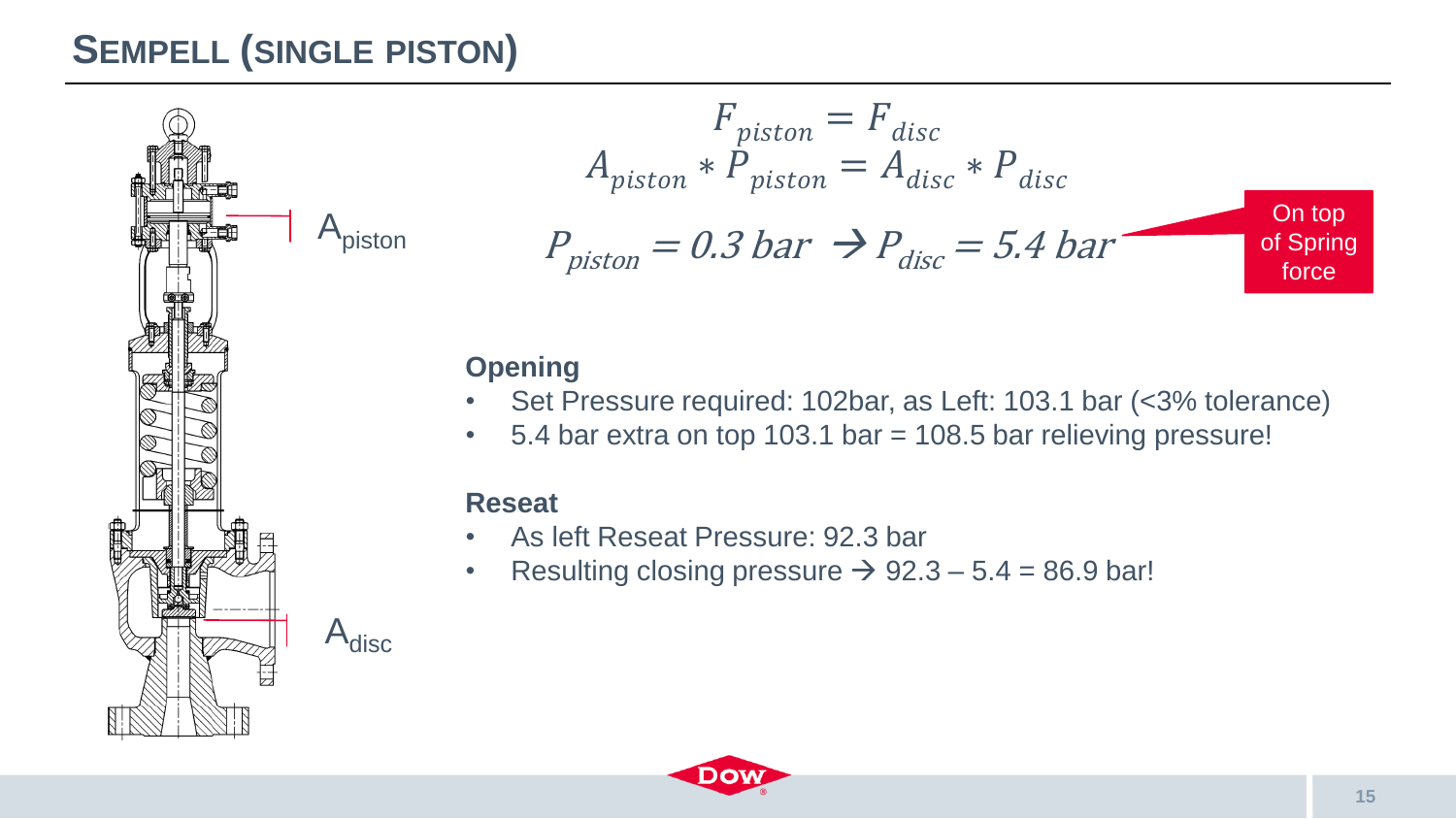#### **Opening pressure when lifting air is not working**



General Business

**Dow** 

>3% afwijking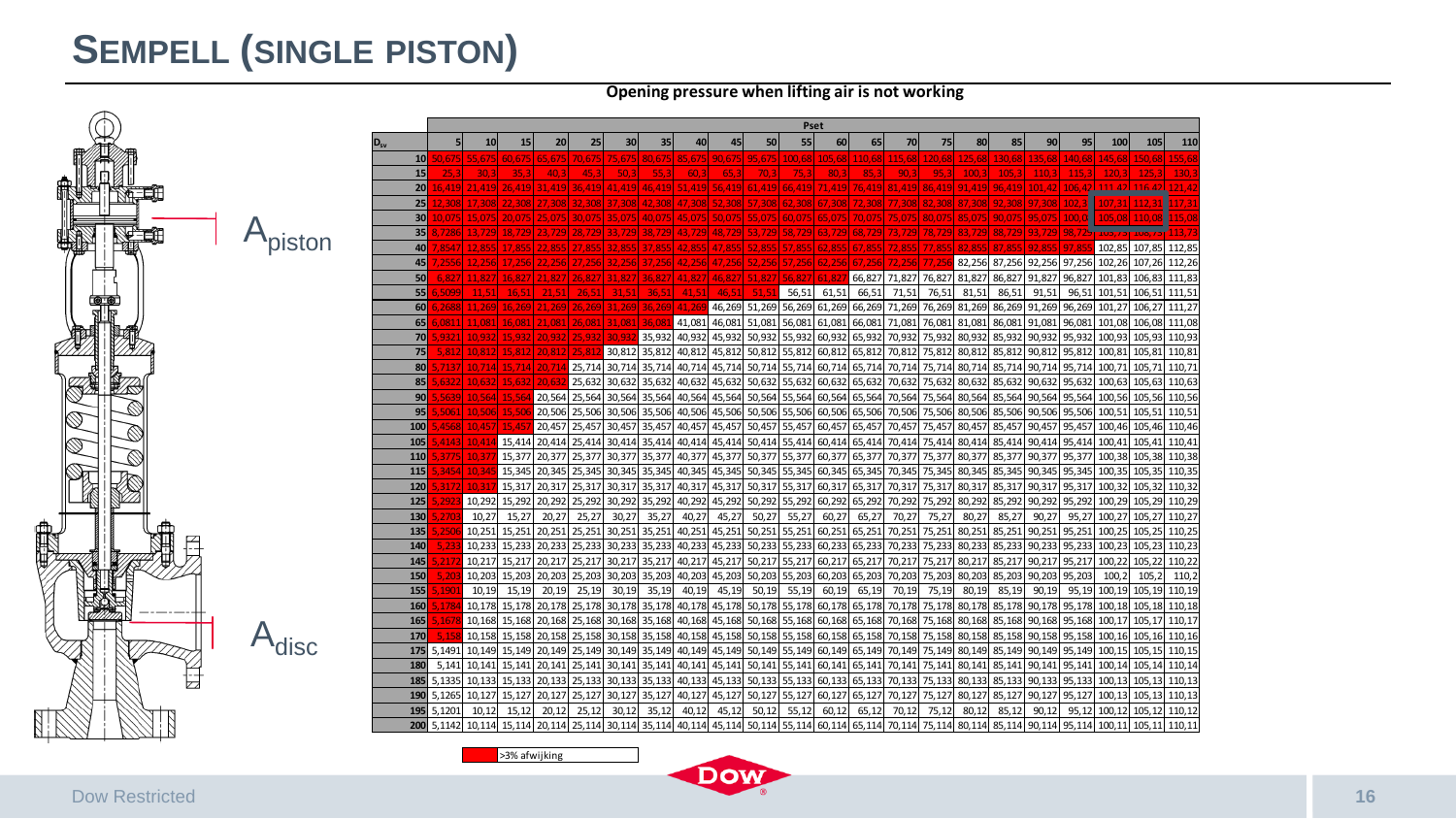### **CONCLUSION**

# Like:

- Emerson Sempell A160
- Emerson Sempell A16



- **EXECUTE:** Loading air **required** to close correctly
- **EXTERG** 1 Lifting air **required** to open correctly
- Friction of gaskets has (big) impact

# Single piston **Double piston with spring**

Like:

• IMI Bopp & Reuther type AK



- **EXEC** Loading air **advised** for leak free operation
- **Lifting air optional**
- NO impact by Friction of gaskets